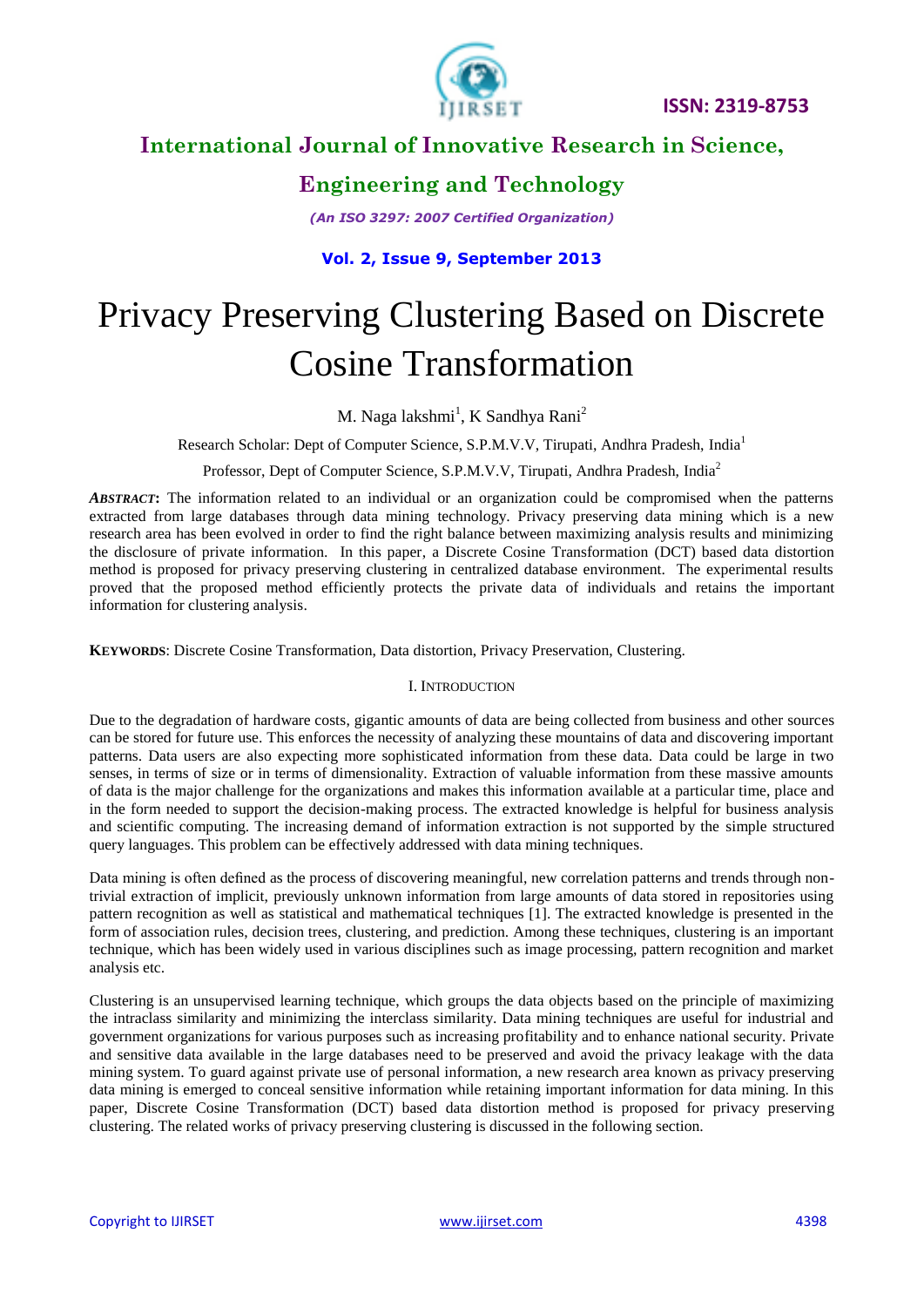

 **ISSN: 2319-8753** 

# **International Journal of Innovative Research in Science,**

### **Engineering and Technology**

*(An ISO 3297: 2007 Certified Organization)*

#### **Vol. 2, Issue 9, September 2013**

#### II. RELATED WORK

In [2], the authors discussed about different privacy preserving methods such as randomization, k-anonymization and distributed privacy preserving data mining. The evaluation and the usability of online privacy policies, how well these polices meets the requirements of the user and also suggested improvements by analyzing the available policies has been addressed in [3]. The authors in [4] proposed novel data distortion strategies via attribute partition, with different combinations of singular value decomposition (SVD), nonnegative matrix factorization (NMF), discrete wavelet transformation (DWT) to perturb sub matrices of the original datasets for privacy protection. A Fourier-related transformation based novel generalized approach to hide sensitive data values and also preserving Euclidian distances in centralized and distributed scenario is presented in [5]. A privacy preserving clustering technique using haar wavelet transformation and scaling data perturbation in centralized database environment is proposed by authors in [6]. A simple principle component analysis based transformation approach has been presented by authors in [7] and it is tested on various datasets for privacy preservation. In [8], a wavelet based data perturbation method for privacy preserving classification in distributed database environment is described. This method performs both privacy preservation and dimensionality reduction. The following section describes the proposed method.

#### III. PROPOSED METHOD

To achieve the dual goal of privacy preservation and valid clustering results, a discrete cosine transformation based method is proposed in centralized database environment. A discrete cosine transformation is a type of Fourier related transforms, which can converts the data from the original domain to transformed domain. Discrete cosine transformation consider a series of complex numbers  $x_0$ ,  $x_1$ ,  $--- x_{n-1}$ , and generates a set of real coefficients  $f_0$ ,  $f_1$ -----  $f_{n-1}$ 

#### A. Algorithm for the Proposed Method

Discrete cosine transformation is a unitary transformation, which can preserve the Euclidian distances between original and transformed domains. The focus of DCT is preserving Euclidian distances as well as privacy preservation. Algorithm for the proposed method is described in Table1. The identifier attributes that are not relevant for data mining are removed. The dataset is normalized using z-score normalization to standardize the attributes to the same scale. The data perturbation process is in two steps. In step one, original dataset is reduced and generates a transformation matrix. In step two, distorted dataset is obtained by multiplying the transformation matrix with the original dataset.

TABLE 1: ALGORITHM FOR PROPOSED METHOD

Input: Original dataset  $D_{m x n}$ 

.

Output: Distorted Dataset  $D_{m \times n}^{'}$ 

Begin

- a. Identifier and other non numerical attributes are suppressed
- b. Reduce the matrix of size n and generates the transformation matrix using Discrete Cosine Transformation,

$$
T = w(k) \sum_{n=1}^{N} D(n) \cos \frac{\pi (2n-1)(k-1)}{2N}
$$

For  $K = 1, 2$ ----- N,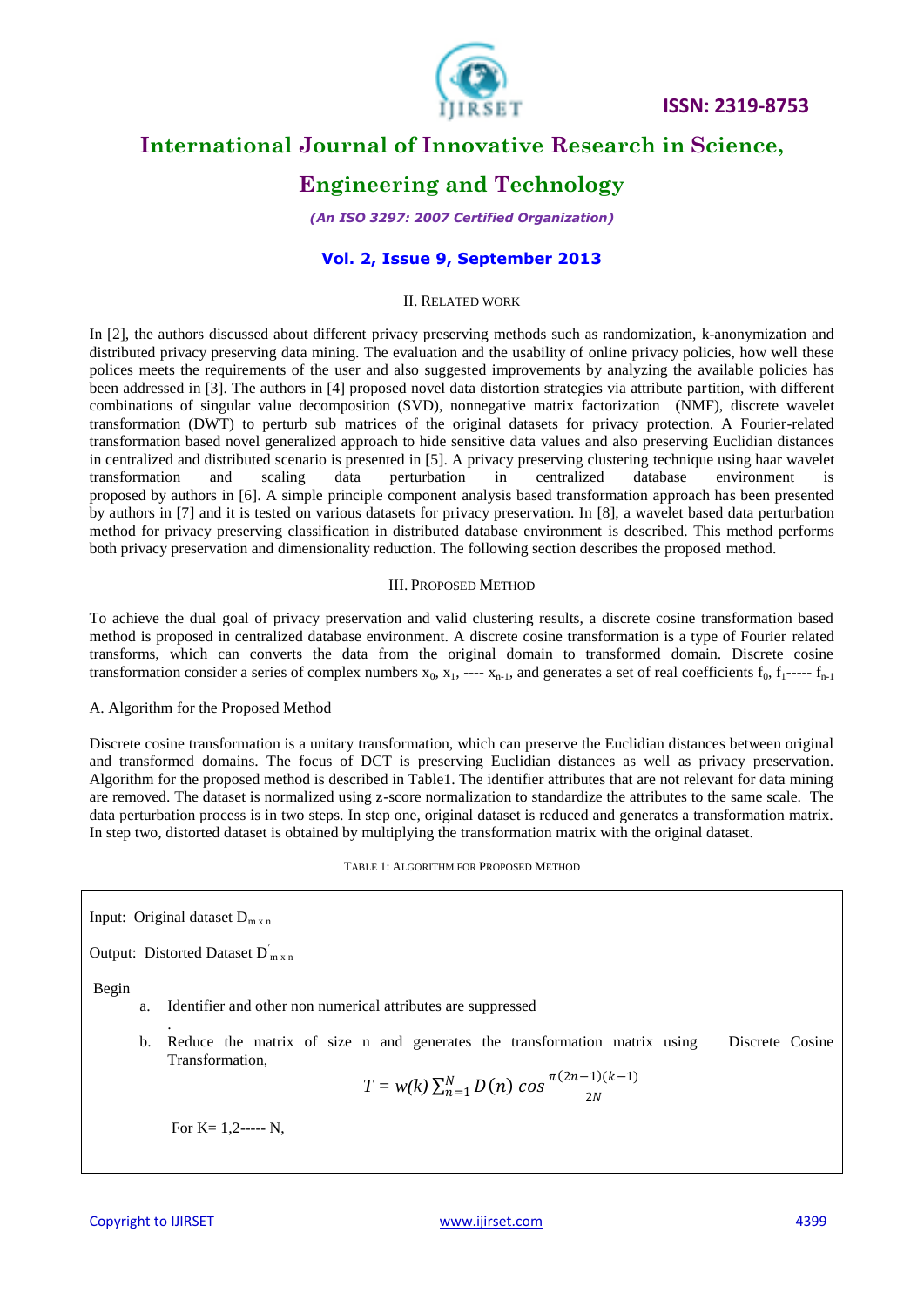

# **Engineering and Technology**

*(An ISO 3297: 2007 Certified Organization)*

### **Vol. 2, Issue 9, September 2013**

Where 
$$
W(k) = \begin{cases} \frac{1}{\sqrt{N}}, & k = 1 \\ \frac{2}{\sqrt{n}}, & 2 < k < N \end{cases}
$$
  
c. Calculate the distorted matrix  $D' = D * T$   
End

The implementation details of the proposed method are explained in the following section.

#### IV. IMPLEMENTATION OF THE PROPOSED METHOD

The experimental evaluation of the proposed method is performed by considering two measures: (a) Degree of privacy and (b) Clustering quality. Experiments are conducted on three real life datasets from UCI [9]. They are Haber man dataset with 3 attributes and 306 instances, Liver dataset with 5 attributes and 345 instances, Credit-g dataset with 5 numerical attributes and 1000 instances. As the first experiment, DCT matrix transformation is applied on three datasets, second experiment, Principal Component Analysis (PCA) is applied on three datasets for comparison and misclassification error, overall F-measure values and privacy values are computed.

#### A. Degree of Privacy

The privacy provided by the data transformation method is measured as the amount of sensitive information hidden successfully. It is the variance between the actual and the perturbed values [10]. This measure is given by Var  $(X - Y)$ where X represents a single original attribute and Y is the distorted attribute.

$$
S = Var (X - Y) / Var(X)
$$

The higher S values indicate that privacy protection is high. The privacy protected by the data transformation method is shown in the following table.

|                                     | Haber<br>man | Liver  | Credit-g |
|-------------------------------------|--------------|--------|----------|
| <b>DCT</b> Matrix<br>Transformation | 8.356        | 4.222  | 6.428    |
| <b>PCA</b>                          | 1.6267       | 1.3756 | 2.0337   |

TABLE 2: PRIVACY VALUES OF THE TRANSFORMED DATASETS**.**

The privacy values of the perturbation methods PCA and proposed DCT matrix transformation method are shown in Table 2 and it clearly shows that the proposed method is providing higher level of privacy guarantee. The results of the experiments are presented in terms of graph for all the three datasets in Figure 1.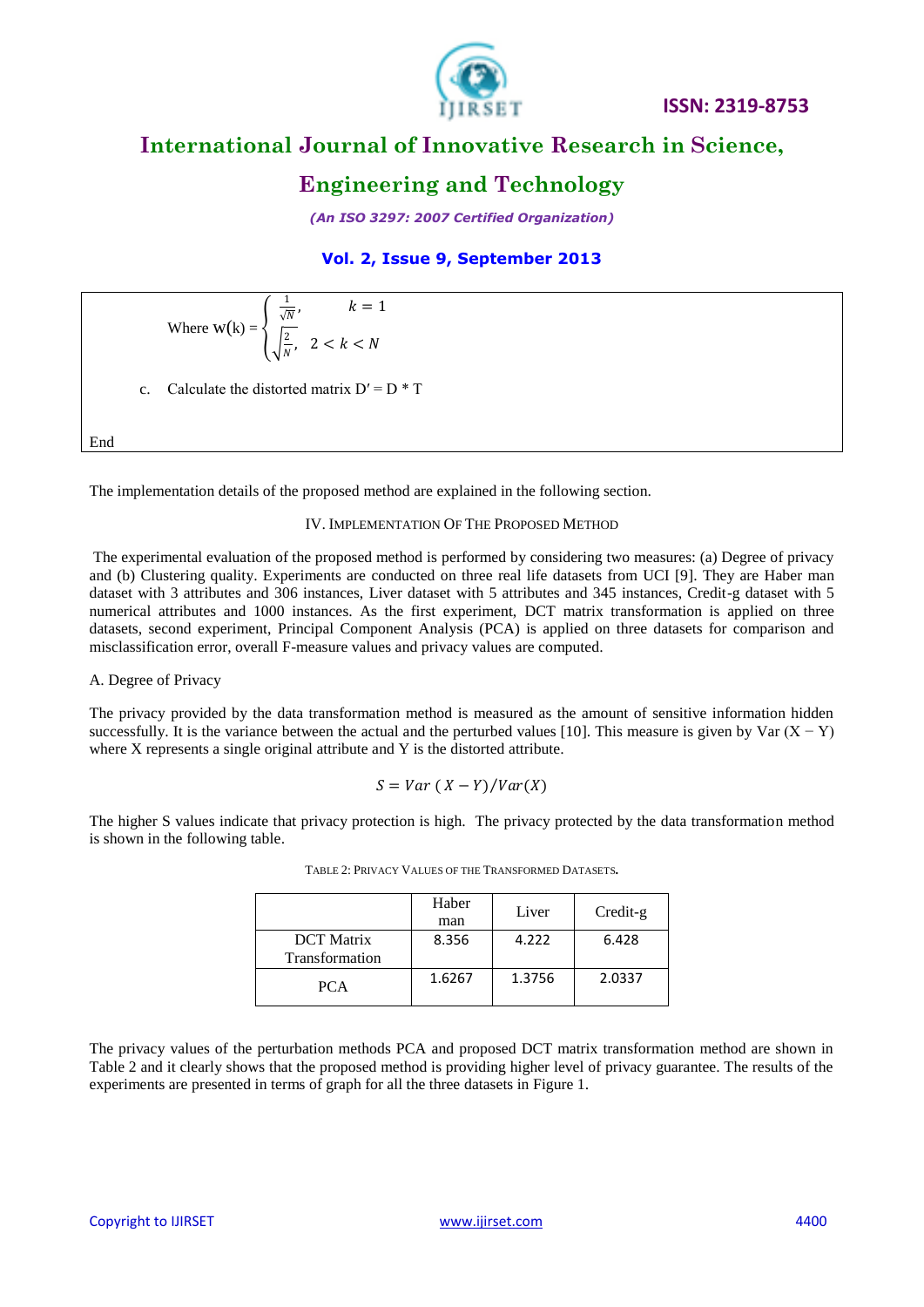

# **Engineering and Technology**

*(An ISO 3297: 2007 Certified Organization)*

### **Vol. 2, Issue 9, September 2013**



FIGURE 1: PRIVACY VALUES OF THE DATA TRANSFORMATION METHODS

From the results shown in Figure 1, it is confirm that the proposed method gives higher privacy values for all the three datasets. Hence the privacy preservation of the proposed method is providing higher privacy values when compared to data perturbation method PCA.

#### B. Clustering Quality

The perturbed dataset is compared with the original dataset to measure the clustering quality of the proposed method. It is measured based on the misclassification error and overall F-measure. When the dataset is transformed, the clusters in the original dataset should be equal to the clusters in the distorted dataset. K-means clustering algorithm is applied to the original dataset as well as the transformed dataset. WEKA (Waikato Environment for Knowledge Analysis) software is used to test clustering accuracy of the original and modified data set.

#### 1) Misclassification Error  $(M<sub>E</sub>)$

The misclassification error, denoted by  $M_E$ , is measured as follows:

$$
M_E = \frac{1}{N} \sum_{i=1}^k (|Cluster_i(D)| - |Cluster_i(D')|)
$$

In the above formula

N - Number of points in the original dataset.

K - Number of clusters.

Cluster<sub>i</sub> (D) - Number data points of the i<sup>th</sup> cluster of the original data set.

Cluster<sub>i</sub> (D') - Number of data points of the i<sup>th</sup> cluster of the transformed dataset.

Higher  $M_E$  values indicates lower clustering quality where as lower  $M_E$  values indicate the higher utilization of the data. The experiments are conducted 10 times and  $M_E$  value is taken as an average of 10 experiments. The misclassification error values of the PCA and proposed method are shown in the following Table.

|                                     | Haber man | Liver   | Credit-g |
|-------------------------------------|-----------|---------|----------|
| <b>DCT</b> Matrix<br>Transformation | 0.1274    | 0.1287  | 0.1591   |
| <b>PCA</b>                          | 0.116     | 0.09618 | 0.1956   |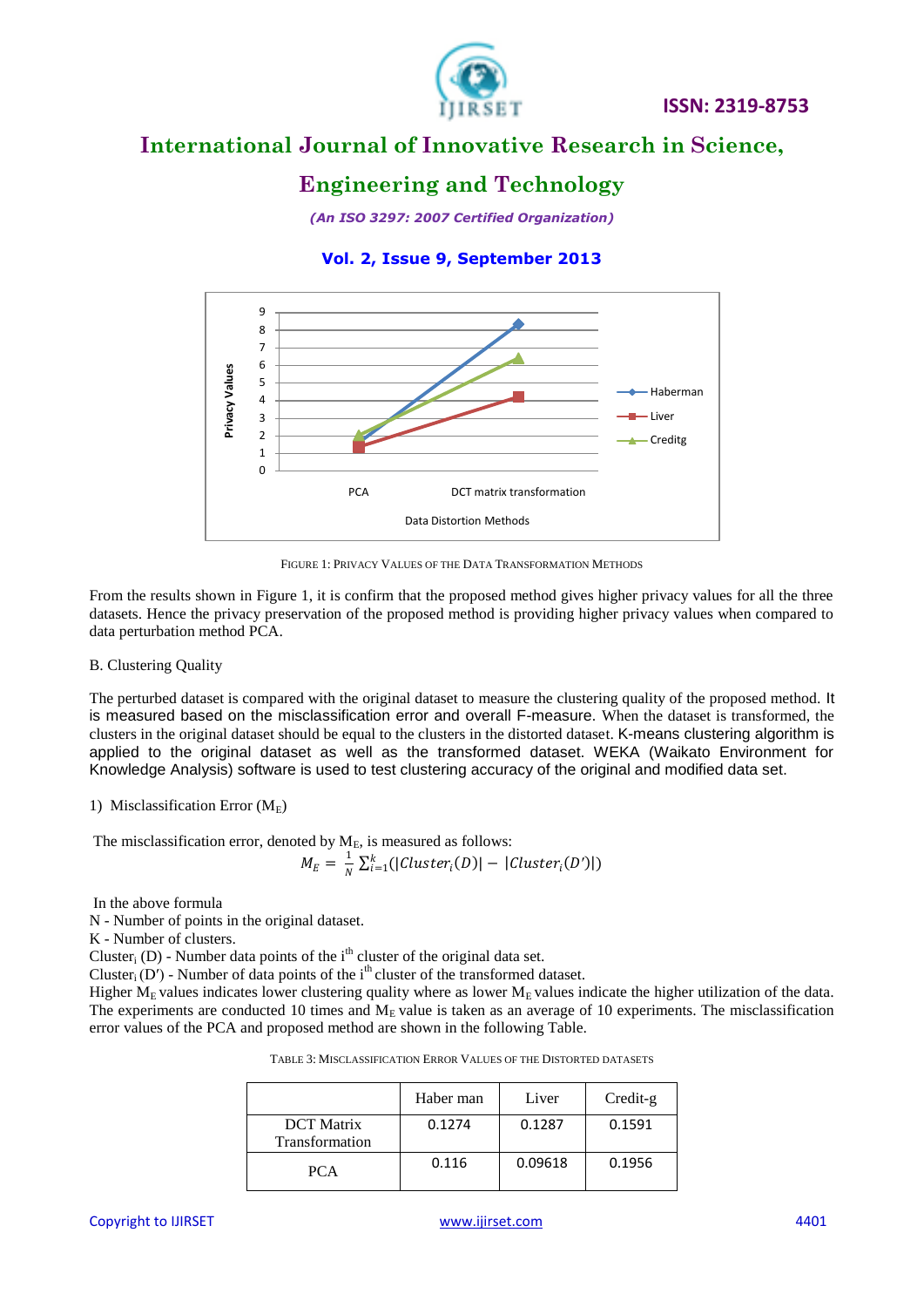

 **ISSN: 2319-8753** 

### **International Journal of Innovative Research in Science,**

### **Engineering and Technology**

*(An ISO 3297: 2007 Certified Organization)*

#### **Vol. 2, Issue 9, September 2013**

When the misclassification error values of PCA and proposed method which are illustrated in Table 3 are compared, it clearly shows that the proposed method yields good clustering results for all the three datasets. The results of misclassification error and privacy values proved that the proposed method DCT Matrix Transformation method is effective and provide practically acceptable values for balancing privacy and accuracy. The misclassification error values of the data distortion methods for three datasets are shown in the following figure.



FIGURE 2: MISCLASSIFICATION ERROR VALUES OF THE DATA TRANSFORMATION METHODS

Misclassification error values indicate the utility of the data for data mining analysis. The misclassification error values of the two experiments PCA and DCT matrix transformation are depicted in Figure 2. It clearly reveals that, the proposed method yields comparable misclassification error values for all the three datasets.

#### 2) Overall F-measure (OF)

Clustering quality can be measured based on the overall F-measure (OF) [5]. The higher OF values indicates higher clustering quality. Let  $C_1, C_2, \ldots, C_n$  are the clusters according to the original dataset. Let  $C_1, C_2, \ldots, C_n$  are the clusters of the distorted dataset. The F-measure of a cluster generated from the original dataset C<sub>i</sub> and a cluster generated from the distorted dataset  $C_j'$  is defined as follows.

$$
F_{ij} = 2 \frac{P_{ij} R_{ij}}{P_{ij} + R_{ij}}
$$
  
Precision  $P_{ij}$  equals:  $\frac{C_i \cap C_j'}{C_j'}$   
Recall  $R_{ij}$  equals:  $\frac{C_i \cap C_j'}{C_i}$ 

The F-measure of a cluster  $C_i$  is given by

$$
F_i = \max_j F_{ij}
$$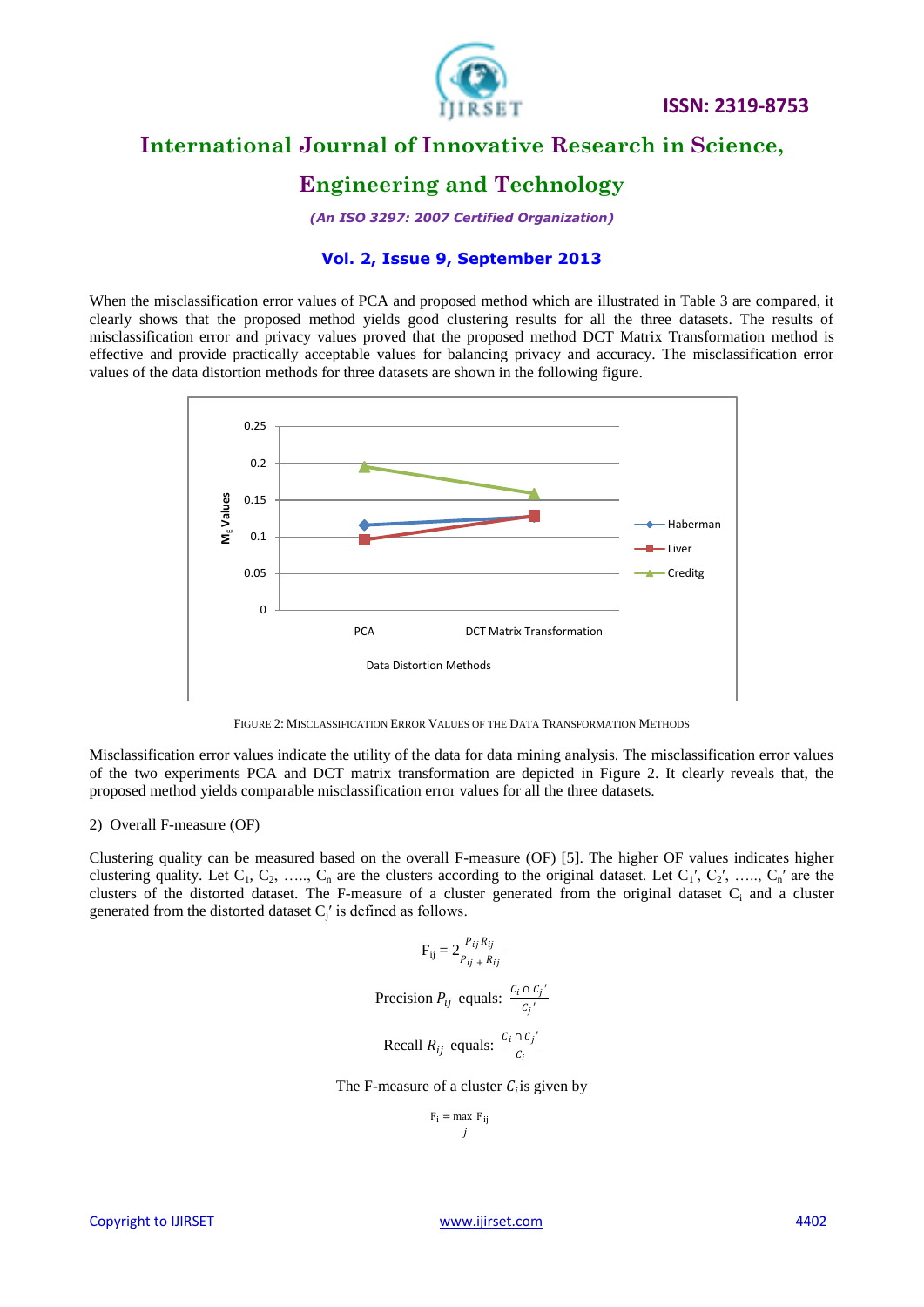

# **Engineering and Technology**

*(An ISO 3297: 2007 Certified Organization)*

### **Vol. 2, Issue 9, September 2013**

The overall F-measure can be calculated by using the following formula

$$
F = \sum_{i=1}^{n} \frac{c_i}{N} F_i
$$

In the above formula N is the total number of records in the dataset. Table 4 displays overall F-measure values on average for 2 to 5 clusters.

|                                     | Haber man | Liver | Credit-g |
|-------------------------------------|-----------|-------|----------|
| <b>DCT</b> Matrix<br>Transformation | 0.899     | 0.857 | 0.813    |
| <b>PCA</b>                          | 0.917     | 0.928 | 0.79     |

TABLE 4: OVERALL F-MEASURE (OF) VALUES OF THE TRANSFORMED DATASETS

The overall F-measure values illustrated in Table 4 reveals that the clustering quality of proposed method provides practically acceptable values when compared to the data perturbation method PCA for the two datasets. The following figure depicts the overall F-measure values of PCA and proposed DCT matrix transformation methods.



FIGURE 3: OVERALL F-MEASURE (OF) VALUES OF THE DATA TRANSFORMATION METHODS

From Figure 3, it can easily understand that the proposed method gives comparable overall F-measure values. This means the clustering quality of proposed method is good for one dataset, for other two datasets clustering quality is slightly lower when compared to data perturbation method PCA. This lower clustering quality can be effectively offset with the higher security values provided by the proposed DCT matrix transformation method.

#### V. CONCLUSION

Privacy and security issues are restricts the mining of large and private databases. Privacy preserving data mining is a new area, which promises the data owners for the privacy preservation of individuals as well as valid clustering results. In this paper, a discrete cosine transformation based data distortion method is proposed for privacy preserving clustering in centralized database environment. The proposed method is successfully implemented on three real life datasets from UCI for clustering analysis. The experimental results proved that the proposed method efficiently protects the private data of individuals and retains the important information for clustering analysis when compared to the principle component analysis based transformation approach.